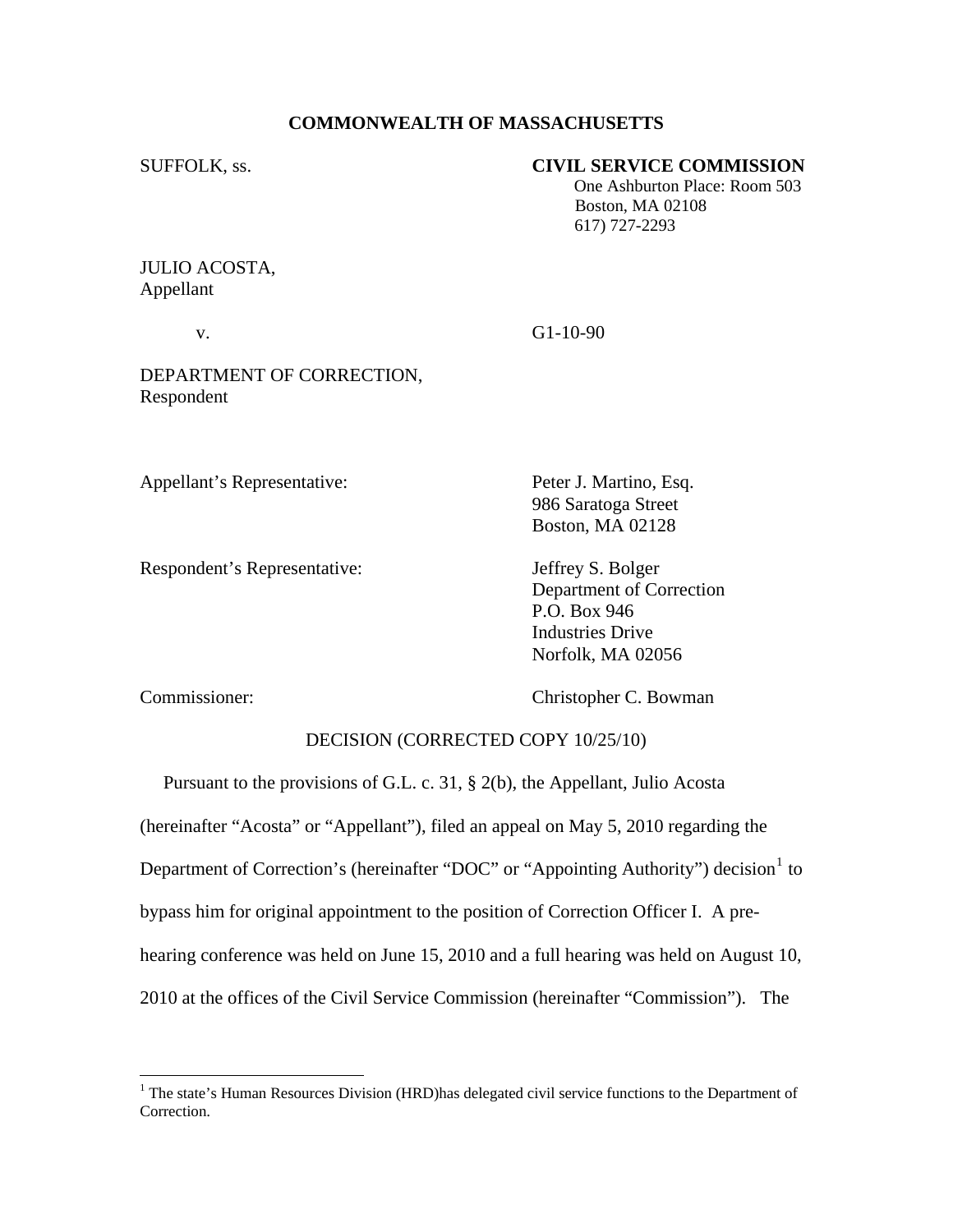full hearing was digitally recorded and 1 CD was made of the proceeding. A copy of the CD was provided to the parties. The parties submitted post-hearing briefs.

### **FINDINGS OF FACT**

 Eight (8) exhibits were entered into evidence. Based upon the documents entered into evidence and the testimony of:

# *For the Appointing Authority:[2](#page-1-0)*

- Alexandra McInnis, Director of Personnel, Department of Correction; *For the Appellant:*
- Julio Acosta, Appellant

 $\overline{a}$ 

I make the following findings of facts:

- 1. The Appellant is a twenty-nine (29) year old male who moved to the United States in 1986 from the Dominican Republic. He graduated from Washington Irving High School in New York and enlisted in the United States Navy in 2000. He served aboard the USS Simpson as a personnel specialist. In July 2003, the Appellant was involved in an accident on the aircraft carrier in which he was struck by an electric shock which injured his arm. He was deemed "50% disabled" and was honorably discharged from the Navy in January 2004. He is currently employed as a Transportation Security Administration (TSA) agent at Logan International Airport. (Testimony of Appellant)
- 2. While serving in the Navy, the Appellant married his now ex-wife, Rosa, who lived in the Dominican Republic. Upon his discharge from the Navy, Rosa relocated to the

<span id="page-1-0"></span> $2^2$  After obtaining permission from the Commission, DOC served a subpoena upon New Bedford police officer Paul Fonseca, the author of an incident report regarding the Appellant. Officer Fonseca failed to appear. I contacted the the New Bedford Police and was informed that Officer Fonseca had recently returned from vacation, but was not on duty and could not be reached.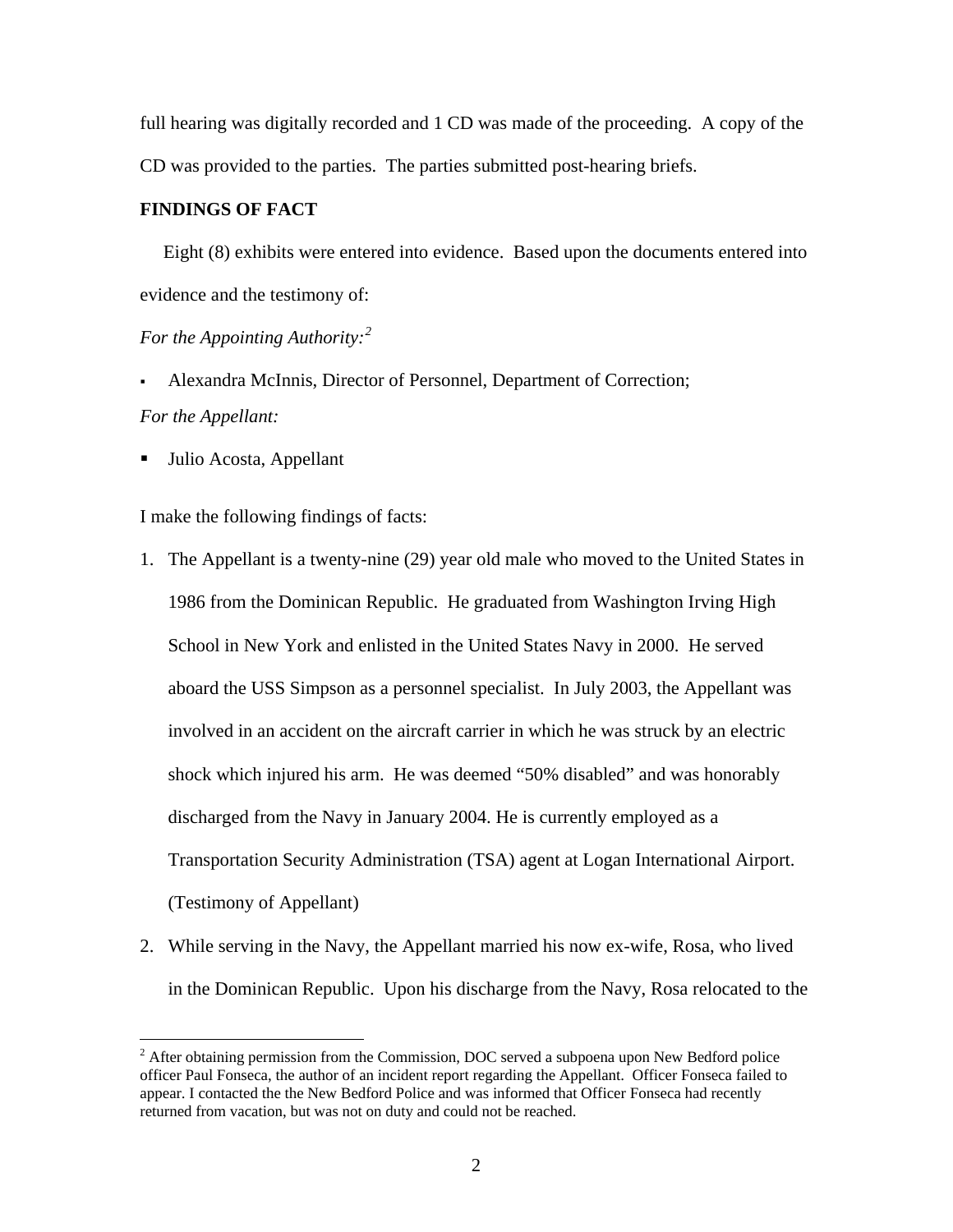United States. They had a child together on August 11, 2004. The parties subsequently filed for divorce in January 2008. (Testimony of Appellant) The underlying reason for bypassing the Appellant, discussed in more detail below, was an incident that occurred between the Appellant and Rosa in July 2008.

- 3. The Appellant took and passed a civil service examination for the position of Correction Officer I on March 21, 2009. He scored an 85 on the examination and was provided with the statutory preference afforded to disabled veterans. (Stipulated Facts)
- 4. An eligible list of candidates for Correction Officer I was established on July 20, 2009. (Stipulated Fact)
- 5. Sometime after July 20, 2009, a Certification of eligible candidates, based on their rank, was created to fill thirty-six (36) Correction Officer I vacancies at DOC. (Stipulated Facts)
- 6. The Appellant was ranked  $13<sup>th</sup>$  among those candidates willing to accept employment. Of the thirty-six (36) candidates selected for appointment, thirty-two (32) were ranked below the Appellant. (Stipulated Facts)
- 7. On March 5, 2010, DOC notified the Appellant that he was being bypassed for appointment due to an "unsatisfactory criminal history check – 2008 A&B". (Stipulated Facts and Exhibit 2)
- 8. Alexandra McInnis, DOC's Director of Personnel, testified before the Commission that it is DOC's practice to "screen applicants out" if there is a recent assault and battery charge on their criminal history record. The only exception to this practice is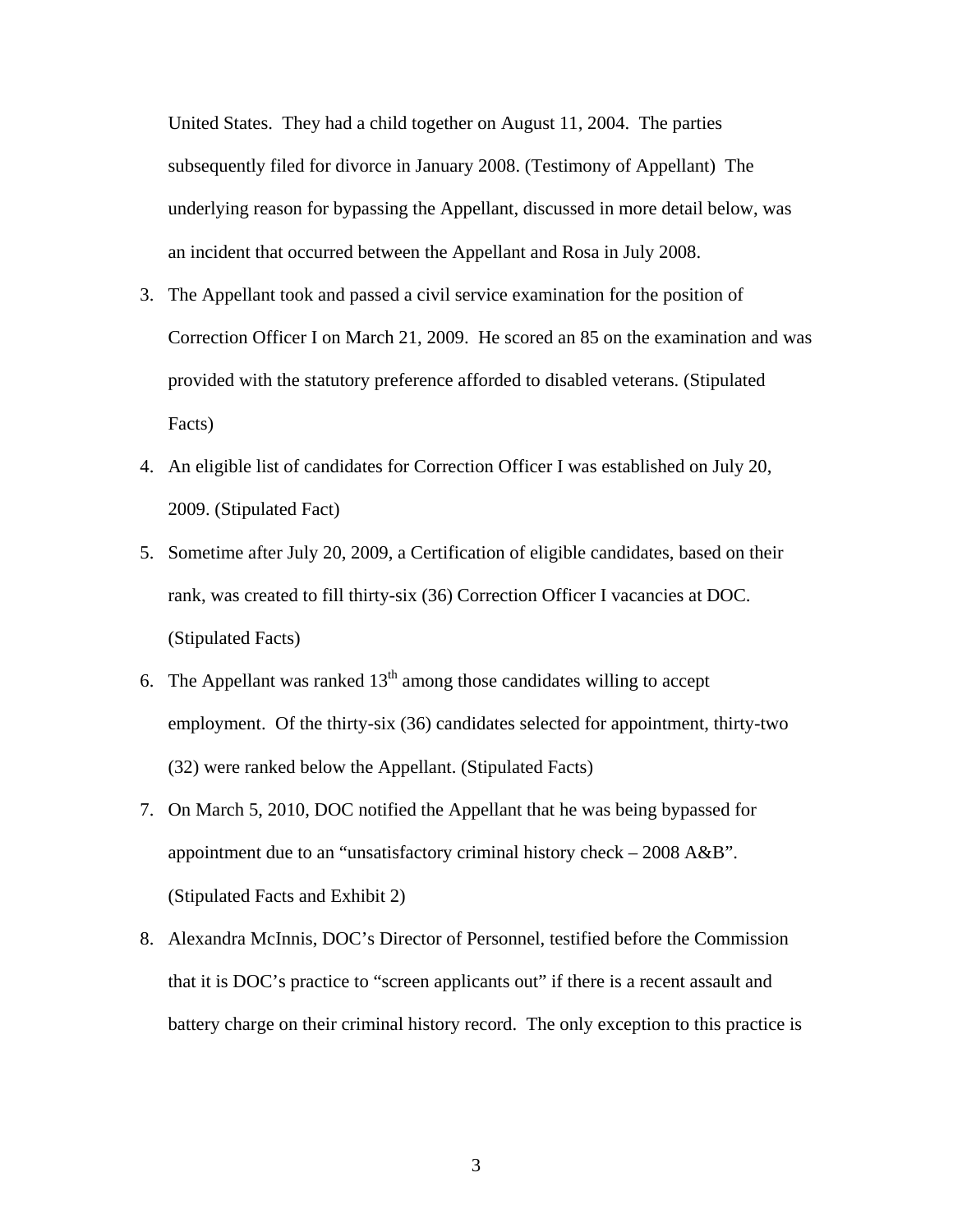when an individual has been found not guilty of the criminal charge. (Testimony of McInnis)

- 9. Ms. McInnis testified that prior to recommending the non-selection of the Appellant, she reviewed the police report regarding the underlying incident that resulted in the criminal charge against the Appellant. She considered the charge to be a serious one that related to the character of the Appellant. She was also aware at the time that the assault and battery charge against the Appellant had been dismissed against the Appellant in November 2008. (Testimony of McInnis)
- 10. Ms McInnis was also aware at the time of the Appellant's non-selection that a restraining order had been issued against him on July 23, 2008 and was vacated on December 1, 2008. She did not review the actual restraining order. She testified that the primary reason for bypassing the Appellant related to the assault and battery charge. (Testimony of McInnis)
- 11. It is undisputed that the New Bedford police was dispatched to the Appellant's residence on July 22, 2008. (Testimony of Appellant and Exhibit 5) Although a complaint for divorce had been filed several months prior to July 22, 2008, the Appellant and his then-wife were still living together in the same home. (Testimony of Appellant)
- 12. One of the two police officers who responded to the call interviewed both the Appellant and his then-wife and completed an incident report. (Exhibit 5)
- 13. The police officer's incident report stated the following regarding his observations and interview with the Appellant:

"Upon arrival at the listed address I was met outside by a male, later identified as Julio Costa. Julio was clearly distraught and agitated stating that he and his wife had been involved in an argument and she had struck him in the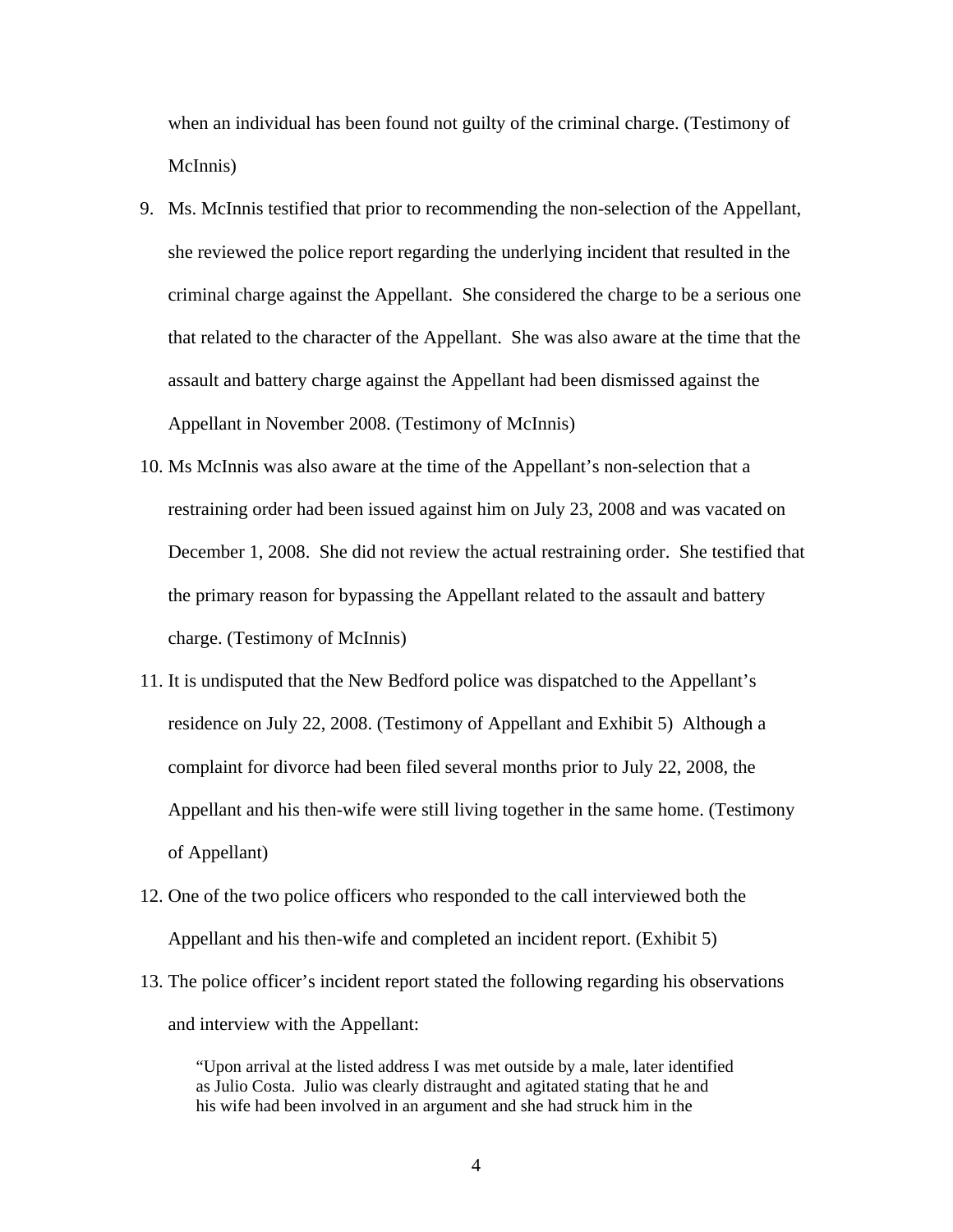left side rib area. Julio went on to state that he and his wife Rosa … have been involved in a divorce battle and that it's become an everyday thing with the two arguing. This argument began when the two confronted each other over their daughter spending equal time with grandparents in Dominican Republic. Julio stated he had entered his wife's bedroom and that she struck him in the ribs, Julio then smacked her in the leg. (emphasis added)

Be advised that Julio did in fact have some swelling and redness on the location he was complaining of which was consistent with a strike." (Exhibit 5)

14. The police officer's incident report also stated that he interviewed Rosa with the

assistance of another officer who served as an interpreter. The police officer's

incident report stated the following regarding his observations and interview with

Rosa:

[According to Rosa] "An argument had begun due to the custody of their daughter who is currently in the Dominican Republic with family. Julio was so irate that his daughter was spending to (sic) much time with her parents and not his, Julio became so enraged he entered the room and struck her on the left lower leg area.. Rosa then attempted to defend herself by kicking Julio and punching him but was unable to do so because Julio ran away from her and stated he was calling police.

Rosa also had some swelling and redness consistent with what appeared to be a hand mark to her left leg just below her knee. Be advised that when questioned earlier Rosa stated that she never touched or went after Julio. (Exhibit 5)

15. The police officer's incident report stated the following regarding his subsequent

observations of both parties and the actions he took:

"As I continued further questioning, both parties were still very irate and continued stating that they were struck by one and other (sic). Both appeared to be equally agitated and aggressive.

As a result of the assault and continuance of abuse according to both parties, I confirmed with the Supervisor and both parties were arrested for the Assault and Battery on household. "(Exhibit 5)

16. The Court issued cross complaints. Both parties refused to testify against each other,

so the charges against both parties were dismissed. (Exhibits  $6 \& 7$ )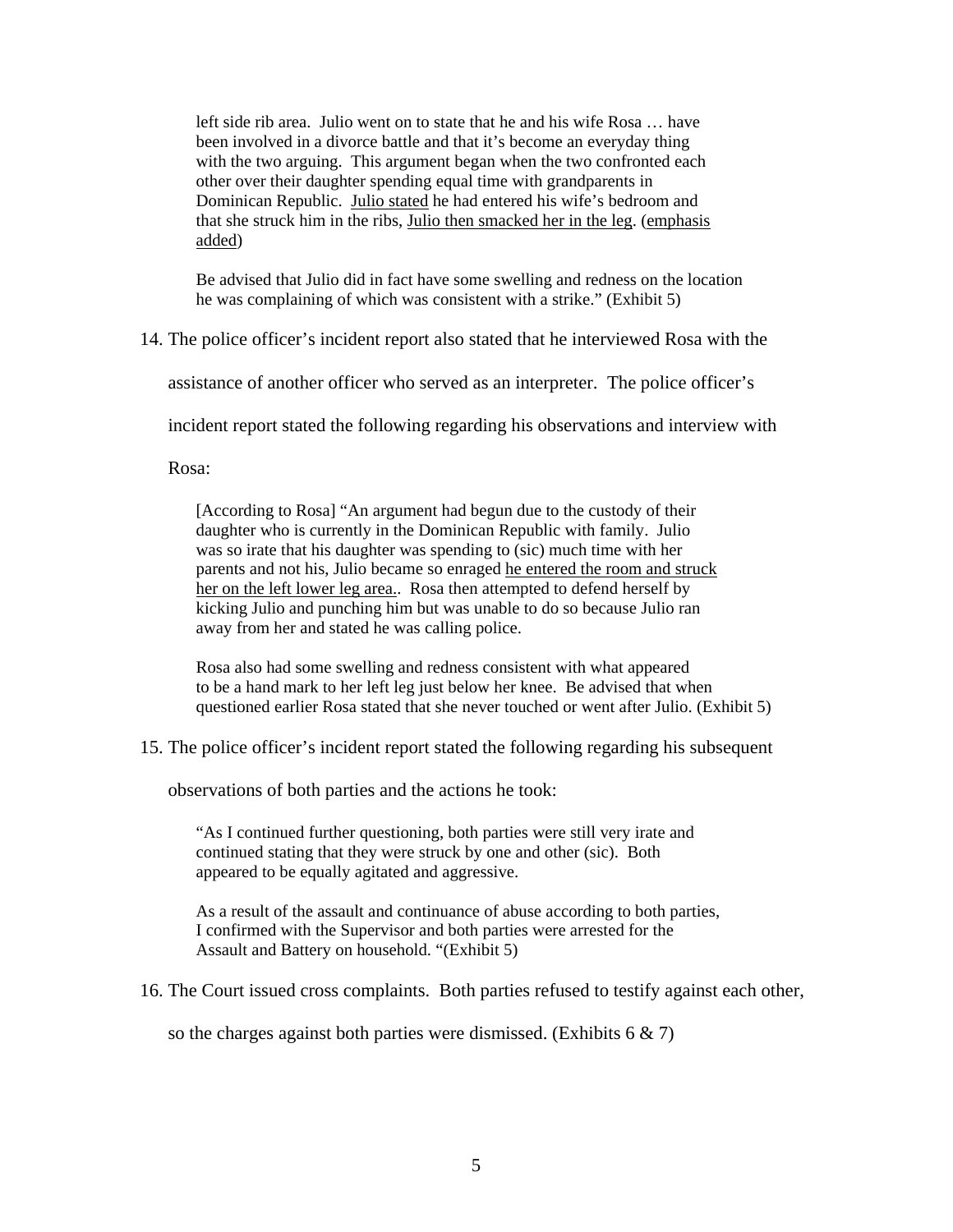- 17. The Appellant testified before the Commission regarding the events of July 22, 2008. According to the Appellant, he worked at Logan Airport from 3:30 A.M. to 12:30 P.M. that day and then drove his aunt's ice cream truck from 2:00 P.M. to 6:30 P.M. He then attended classes at Bristol Community College from 7:00 P.M. to 10:00 P.M. (Testimony of Appellant)
- 18. The Appellant testified that he arrived home around 10:00 P.M. on July  $22^{nd}$ . Rosa was in the house, but their daughter was visiting the Appellant's mother in the Dominican Republic. While sitting at a table and having something to eat, the Appellant heard Rosa "talking loud" on the phone with her father, who lives across the street from the Appellant's mother in the Dominican Republic. (Testimony of Appellant)
- 19. The Appellant testified that after taking a shower, he again heard Rosa talking on the phone, now with his mother in the Dominican Republic. According to the Appellant, he picked up the phone and began talking to his mother and Rosa re-joined the phone conversation at some point. The Appellant testified that the phone conversation between Rosa and his mother started to get "out of control" at some point and he tried to intervene. At this point, according the Appellant, Rosa "punched me right here in the stomach … . with all her force. The only thing I did was pull away from her and walk outside." The Appellant testified that he then went to his brother's apartment upstairs and called the police. (Testimony of Appellant)
- 20. The Appellant stated later in his direct testimony that he never told police that he kicked Rosa. Rather, the Appellant testified that, "I told him [the police officer] that she kicked me and the only thing I did was pull away from her" at which point "she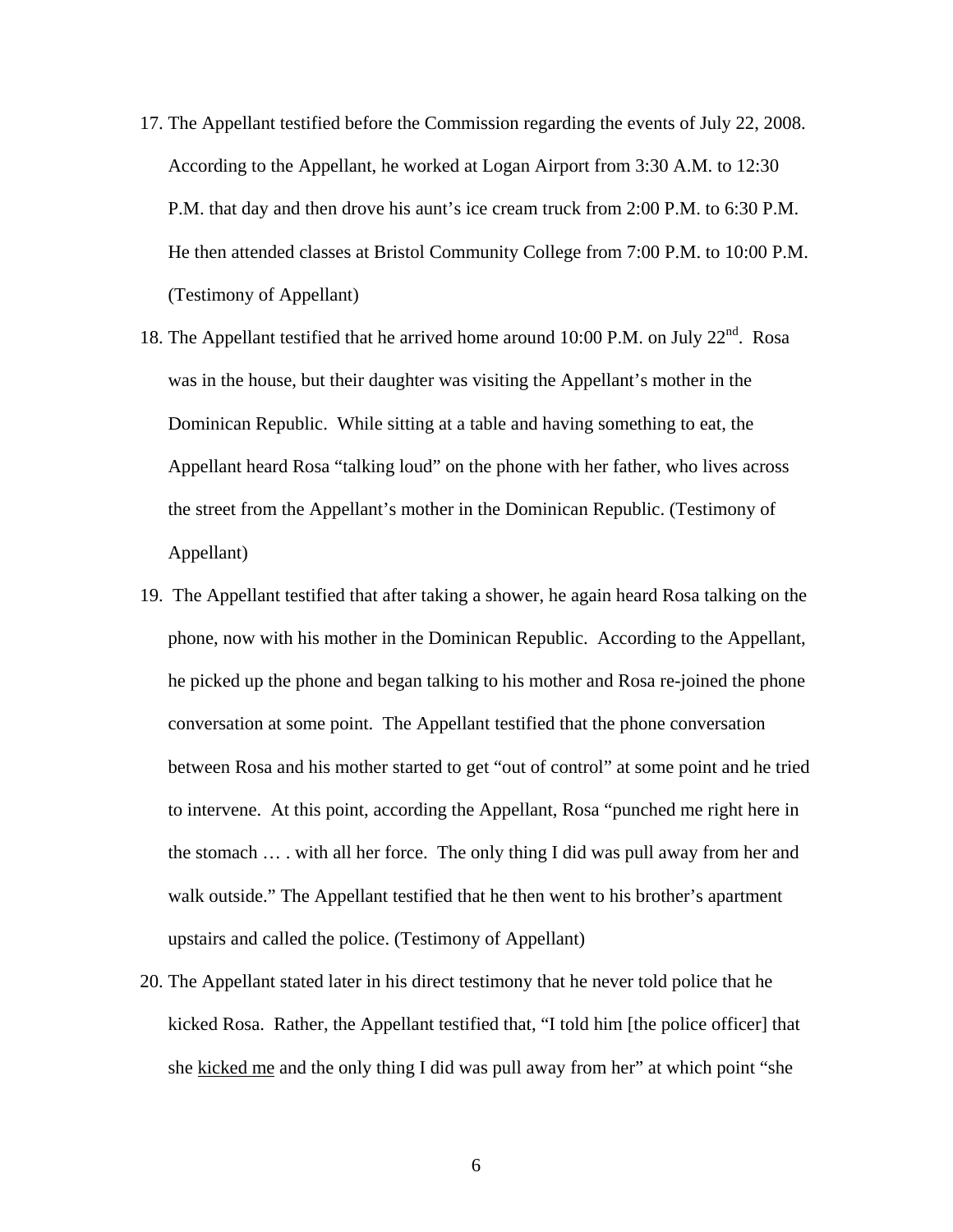became even more upset that I wouldn't let her provoke me more and she went for my face." (Testimony of Appellant)

- 21. Asked later during his direct testimony to confirm that he never touched Rosa, the Appellant stated: "The only thing I did was … when she kicked me … I basically went like this on her leg (demonstrating a holding grip with his hand) because she tried to kick me again." (Testimony of Appellant)
- 22. Asked to clarify if Rosa kicked him or punched him, the Appellant stated that Rosa "punched me with her leg." (Testimony of Appellant)
- 23. Asked during cross examination to clarify if he ever initiated physical contact with Rosa that night, he stated, "I just held her hand" because she "tried to smack me." The Appellant later testified he made no physical contact with Rosa and simply "put my hand up to defend myself." (Testimony of Appellant)
- 24. I do not credit the Appellant's testimony that he did not strike Rosa on the night of July 22, 2008. His recollection changed markedly in the span of a few minutes of testimony regarding key facts. He first stated that Rosa punched him in the stomach, then stated that she kicked him and then stated that she punched him with her foot. He first stated that after being struck, he simply walked outside. He then stated that before walking outside, he held her foot, but later contradicted himself by saying he held her hand and later changed that testimony to state that he simply put his hand up to defend himself from another attempted strike by Rosa. Standing alone, his evolving, contradictory testimony did not ring true to me. Further, it is inconsistent with a police officer's account of his conversation with the Appellant. According to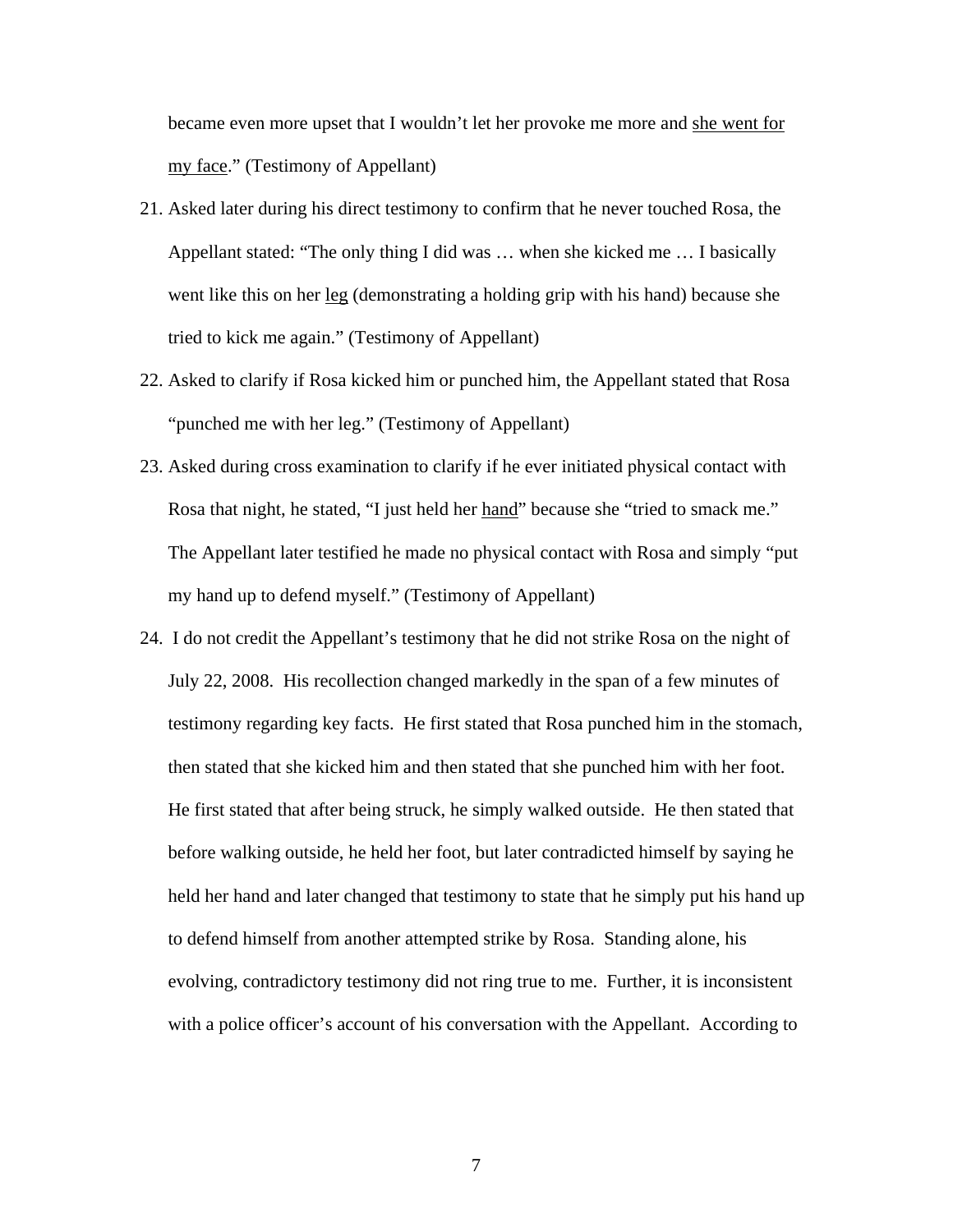that report, the Appellant admitted to the police officer that he "smacked (Rosa) in the leg" on the night in question. (Testimony, demeanor of Appellant and Exhibit 5)

### **CONCLUSION**

 The role of the Civil Service Commission is to determine "whether the Appointing Authority has sustained its burden of proving that there was reasonable justification for the action taken by the appointing authority." Cambridge v. Civil Service Comm'n, 43 Mass. App. Ct. 300, 304 (1997). Reasonable justification means the Appointing Authority's actions were based on adequate reasons supported by credible evidence, when weighed by an unprejudiced mind, guided by common sense and by correct rules of law. Selectmen of Wakefield v. Judge of First Dist. Ct. of E. Middlesex, 262 Mass. 477, 482 (1928). Commissioners of Civil Service v. Municipal Ct. of the City of Boston, 359 Mass. 214 (1971). G.L. c. 31, § 2(b) requires that bypass cases be determined by a preponderance of the evidence. A "preponderance of the evidence test requires the Commission to determine whether, on a basis of the evidence before it, the Appointing Authority has established that the reasons assigned for the bypass of an Appellant were more probably than not sound and sufficient." Mayor of Revere v. Civil Service Comm'n, 31 Mass. App. Ct. 315 (1991). G.L. c. 31, § 43.

 Appointing Authorities are rightfully granted wide discretion when choosing individuals from a certified list of eligible candidates on a civil service list. The issue for the Commission is "not whether it would have acted as the appointing authority had acted, but whether, on the facts found by the commission, there was reasonable justification for the action taken by the appointing authority in the circumstances found by the commission to have existed when the Appointing Authority made its decision."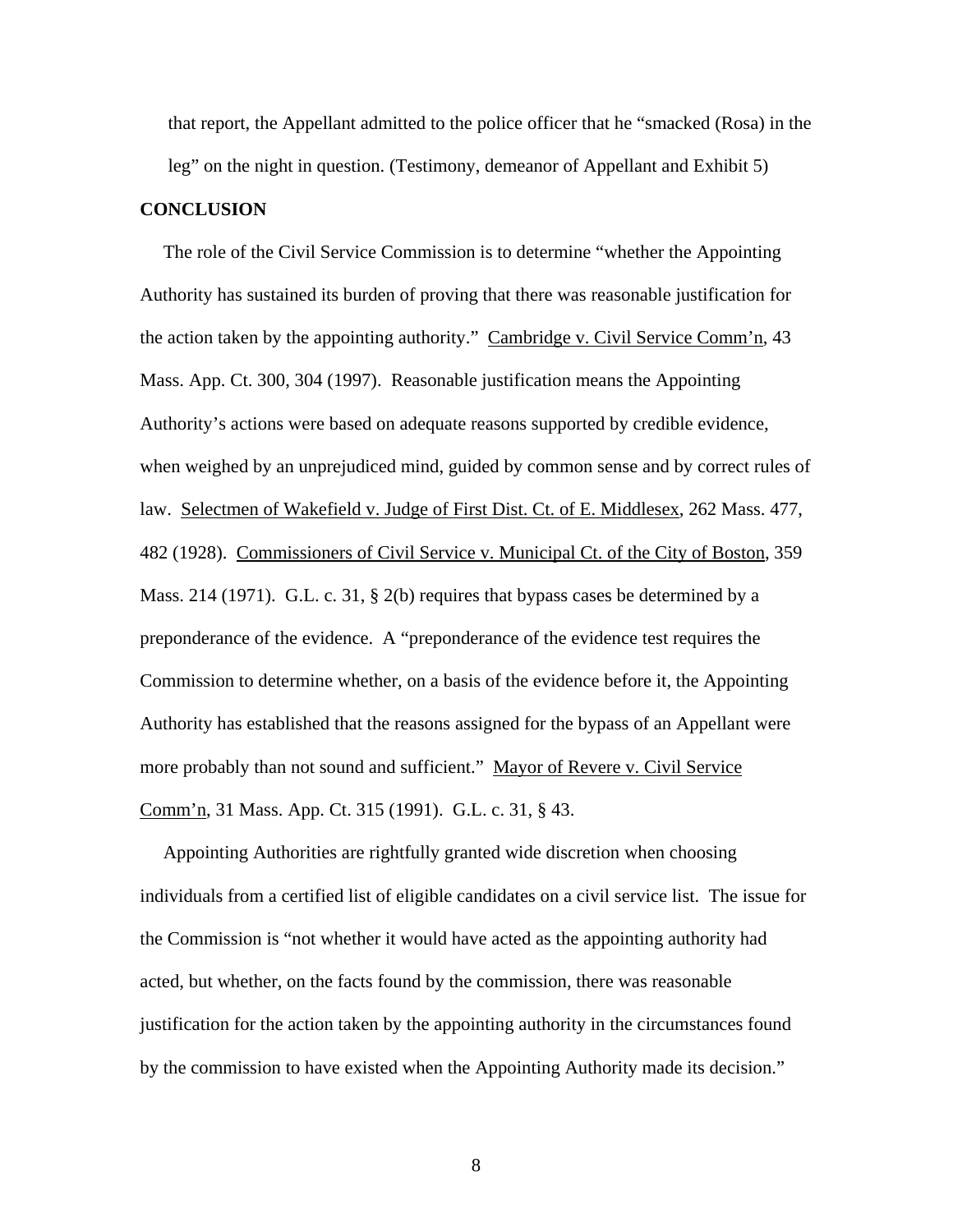Watertown v. Arria, 16 Mass. App. Ct. 331, 332 (1983). See Commissioners of Civil Service v. Municipal Ct. of Boston, 369 Mass. 84, 86 (1975) and Leominster v. Stratton, 58 Mass. App. Ct. 726, 727-728 (2003). However, personnel decisions that are marked by political influences or objectives unrelated to merit standards or neutrally applied public policy represent appropriate occasions for the Civil Service Commission to act. Cambridge, 43 Mass. App. Ct. at 304.

 The Appellant is a likeable 29-year old male with a compelling life story. He moved to the United States from the Dominican Republic and enlisted in the United States Navy before being honorably discharged due to a disabling injury. He then married a childhood friend and neighbor from the Dominican Republic and moved to New Bedford. At the time of the incident that resulted in his bypass, he was attending Bristol Community College while working full-time at Logan Airport and working part-time for his aunt's ice cream business. I do not doubt his sincere desire to serve as a correction officer as a next step in his well-planned career path.

 Notwithstanding these positive attributes, DOC has shown, by a preponderance of the evidence, that it had reasonable justification to bypass the Appellant for the position of Correction Officer I. The primary reason for the Appellant's bypass was a recent assault and battery charge that appeared on his criminal record. While the Commission has expressed its disfavor with such a limited review in the past, "it is permissible for the Department to review a CORI and make a determination based on the record as to whether the applicant should be denied." See Dep't of Correction v. Anderson and Civ. Serv. Comm'n, No. 09-0290, Suffolk Sup. Ct. (2010).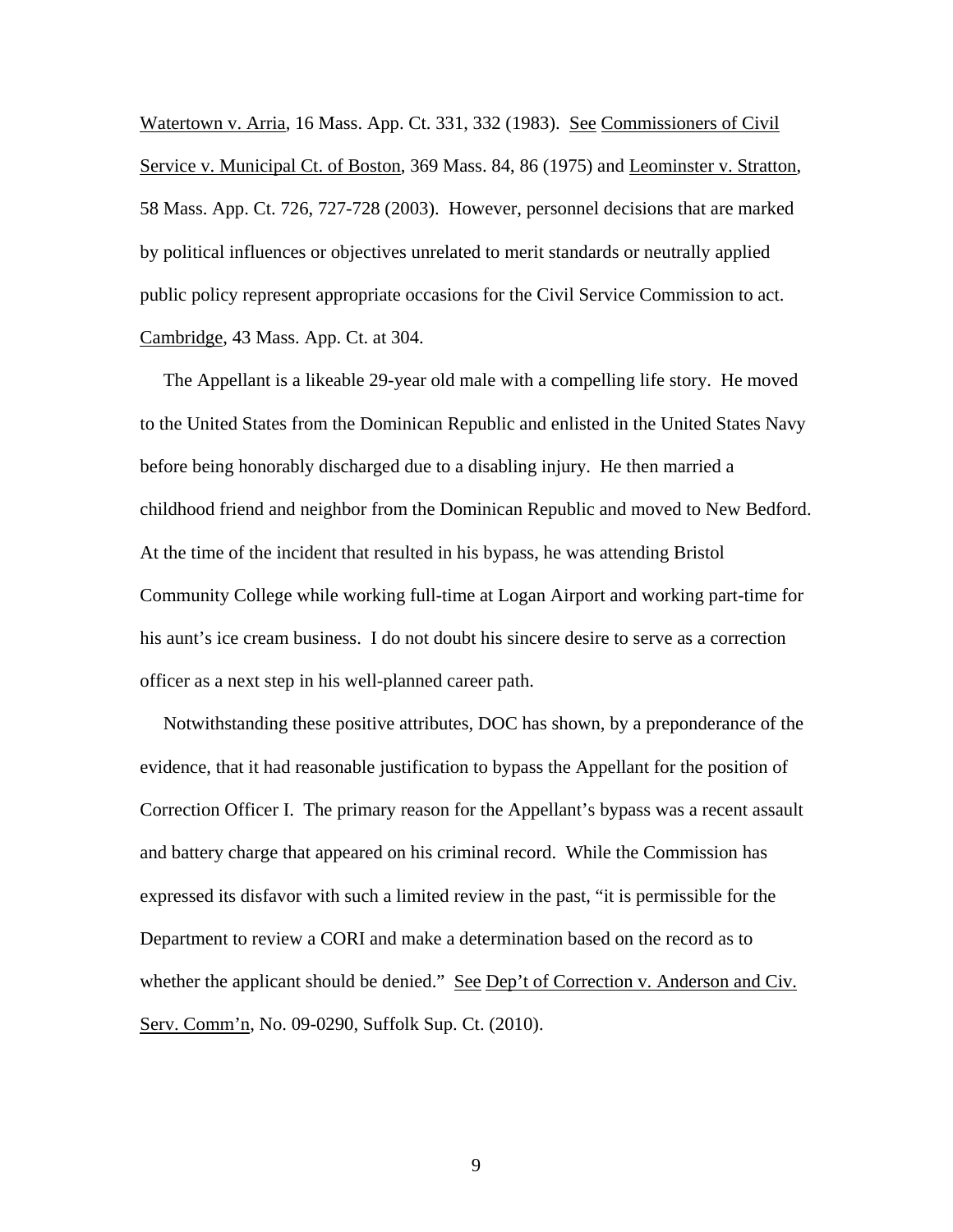Further, DOC may rely on information in a CORI report to bypass a candidate, even if the charge(s) on the CORI report were ultimately dismissed. Anderson at p. 6 citing prior Commission decisions. Preece v. Dep't of Correction, 20 MCSR 152 (2007) (DOC could rely on a CORI report even though the Appellant was exonerated on all criminal charges); Lavaud v. Boston Police Dep't, 17 MCSR 125 (2004) (Commission upheld bypass du to Appellant's long record of arrests although the charges were later dismissed); Brooks v. Boston Police Dep't, 12 MCSR 19 (1999) (Commission upheld original bypass despite age of criminal record).

 In this case, DOC took the extra step of reviewing the underlying police incident report regarding the criminal charges in the instant matter. The incident report showed that the charges were related to a domestic violence incident. The police officer's report indicates that after being called to the Appellant's home on July 22, 2008, the Appellant told the police officer that was he struck by his wife and that he struck her back. After reviewing the CORI report and the police incident report, DOC decided to bypass the Appellant.

 The Appellant disputes the accuracy of the incident report of the police officer, who failed to appear despite being served with a subpoena. I listened carefully to the Appellant's testimony. He first stated that his wife at the time (Rosa) punched him in the stomach, then stated that she kicked him and then stated that she punched him with her foot. He first stated that after being struck, he simply walked outside. He then stated that before walking outside, he held her foot, but later contradicted himself by saying he held her hand and later changed that testimony to state that he simply put his hand up to defend himself from another attempted strike by Rosa. Standing alone, his evolving,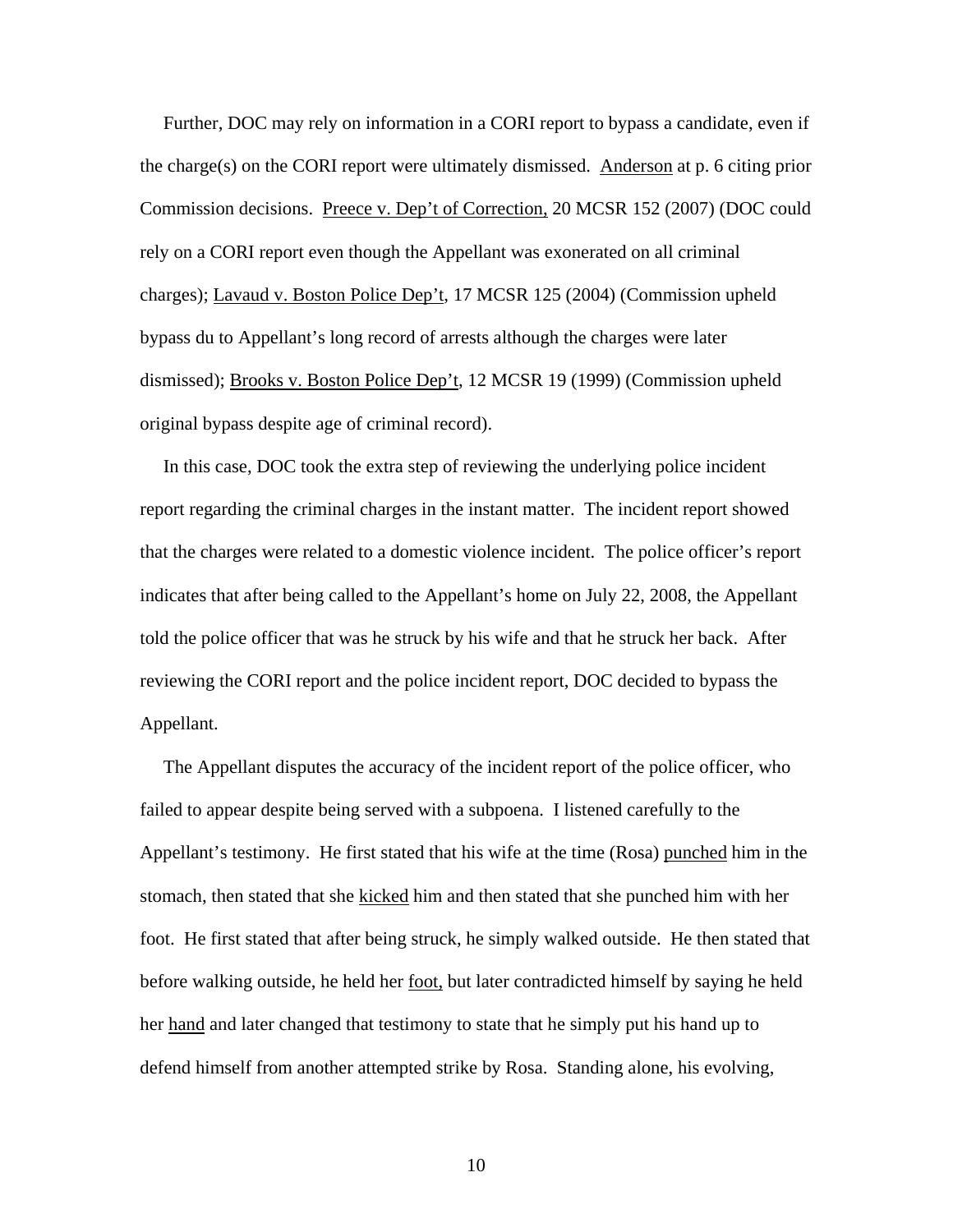contradictory testimony did not ring true to me. Further, it is inconsistent with the abovereferenced incident report of the New Bedford police officer. It is undisputed that both the Appellant and his wife were charged with assault and battery and the charges were subsequently dismissed partly due to a failure to prosecute.

 DOC, as noted in Anderson, must hire applicants who demonstrate good judgment, controlled behavior; and respect for others and the law. As in Anderson, DOC could reasonably conclude that the Appellant's behavior, which occurred within approximately one year of DOC's review of his application and resulted in criminal charges against him, demonstrated a risk that if put in a similar situation again, the Appellant may respond with the same poor judgment as a correction officer. This was a valid exercise of discretion based on merit and policy in which there was no evidence of political favoritism or bias.

 In my judgment, the Appellant's behavior on July 22, 2008, was an unfortunate exception to an otherwise commendable life history. The Commission, however does not have the authority "to substitute its judgment about a valid exercise of discretion based on merit and policy consideration by an appointing authority ...," Burlington v. McCarthy, 60 Mass. App. Ct. 914 92004) quoting City of Cambridge, 43 Mass. App. Ct. 300, 304- 305 (1997). "It is not for the Commission to assume the role of super-appointing agency, and to revise those employment determinations with which the Commission may disagree." Burlington, 60 Mass. App. Ct. 914 (2004).

 Should the Appellant's name appear on an eligible list of candidates in the future, however, I would encourage DOC to re-examine his application closely and determine,